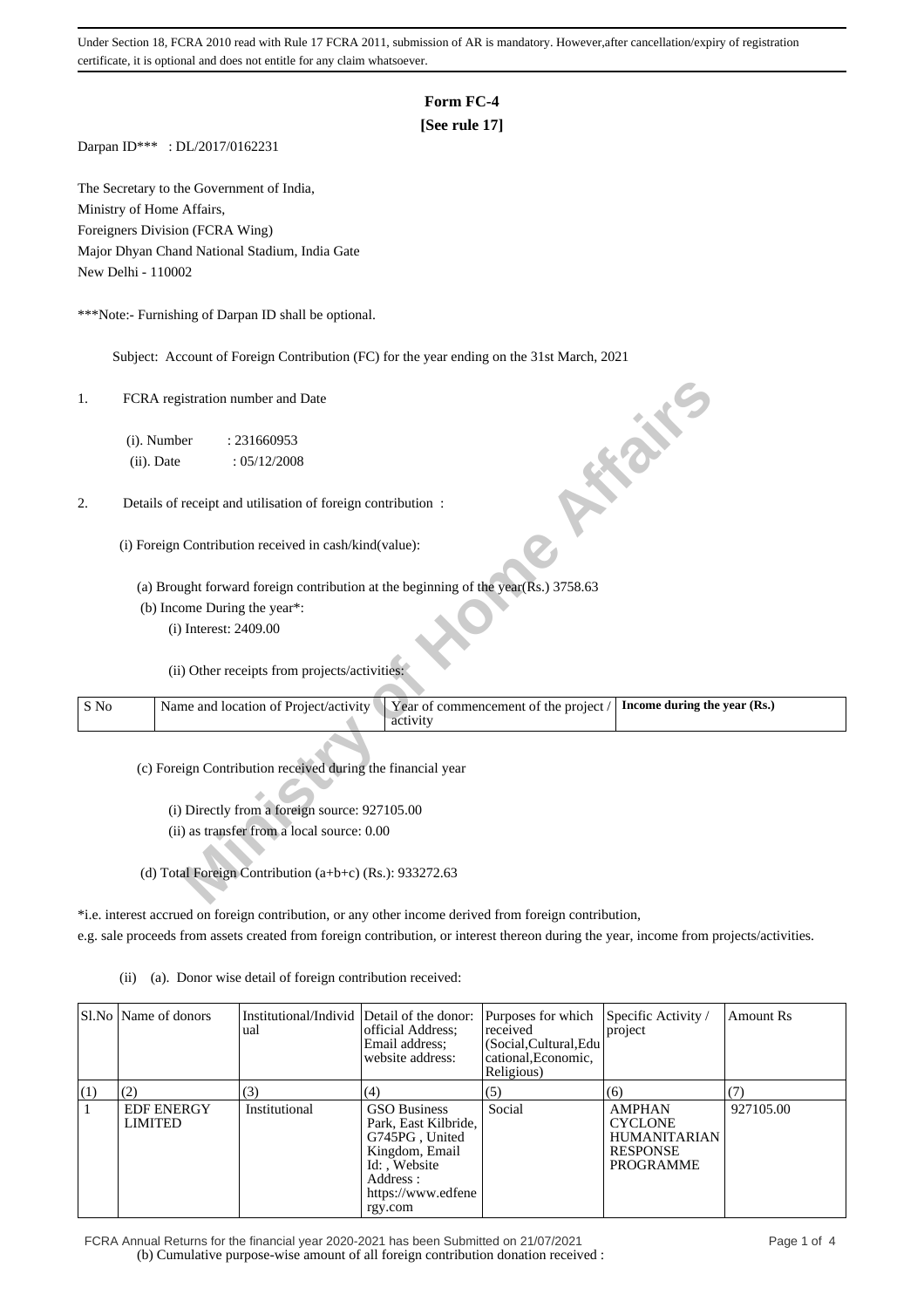| Sl.No |        |                      |
|-------|--------|----------------------|
|       | Social | $\Omega$<br>.vu<br>. |

## 3. Details of Utilization of foreign contribution:

(a) Details of activities/projects for which foreign contribution has been received and utilised (in rupees)

| Sl. No. | Name of<br>project/acti<br>vity                                                                                                                                                                                                                                                  | Address/L<br>ocation                                                                              | Previous Balance |                                                            |                                                                                                                                                                                            | Receipt during the year | Utilised  |         | Balance  |         |
|---------|----------------------------------------------------------------------------------------------------------------------------------------------------------------------------------------------------------------------------------------------------------------------------------|---------------------------------------------------------------------------------------------------|------------------|------------------------------------------------------------|--------------------------------------------------------------------------------------------------------------------------------------------------------------------------------------------|-------------------------|-----------|---------|----------|---------|
|         |                                                                                                                                                                                                                                                                                  |                                                                                                   | In cash          | In Kind                                                    | In cash                                                                                                                                                                                    | In Kind                 | In cash   | In Kind | In cash  | In Kind |
| (1)     | (2)                                                                                                                                                                                                                                                                              | (3)                                                                                               | (4)              | (5)                                                        | (6)                                                                                                                                                                                        | (7)                     | (8)       | (9)     | (10)     | (11)    |
| 1       | <b>AMPHAN</b><br><b>CYCLON</b><br>E<br><b>HUMANI</b><br><b>TARIAN</b><br><b>RESPON</b><br><b>SE</b><br><b>PROGRA</b><br><b>MME</b>                                                                                                                                               | Sunderban<br>. Delt<br>Region 24<br>Parganas-<br>$(S \text{ and } N)$<br>West<br>Bengal743<br>442 | 0.00             | 0.00                                                       | 927105.00                                                                                                                                                                                  | 0.00                    | 872254.00 | 0.00    | 54851.00 | 0.00    |
| Total   |                                                                                                                                                                                                                                                                                  |                                                                                                   | 0.00             | 0.00                                                       | 927105.00                                                                                                                                                                                  | 0.00                    | 872254.00 | 0.00    | 54851.00 | 0.00    |
|         | ** It is affirmed that the utilisation of foreign contribution is not in contravention of the provisions contained in the Foreign<br>Contribution(Regulation) Act, 2010 (42 of 2010) and more particularly in section 9 and section 12 of the Act which, inter-alia, states that | (Regulation) Rules, 2011 (Rs.) :0.00                                                              |                  |                                                            | (i) Total Utilisation** for projects as per aims and objectives of the association (Rs.):872254.80<br>(ii) Total administrative expenses as provided in rule 5 of the Foreign Contribution |                         |           |         |          |         |
|         |                                                                                                                                                                                                                                                                                  |                                                                                                   |                  |                                                            |                                                                                                                                                                                            |                         |           |         |          |         |
|         | the acceptance of foreign contribution is not likely to affect prejudicially                                                                                                                                                                                                     | (A) the soverignty and integrity of india; or.                                                    |                  |                                                            |                                                                                                                                                                                            |                         |           |         |          |         |
|         |                                                                                                                                                                                                                                                                                  | (C) the public interest; or                                                                       |                  |                                                            | (B) the security, strategic, scientific or echnomic interest of the state; or                                                                                                              |                         |           |         |          |         |
|         |                                                                                                                                                                                                                                                                                  |                                                                                                   |                  | (D) freedom or fairness of election to any legistature; or |                                                                                                                                                                                            |                         |           |         |          |         |
|         |                                                                                                                                                                                                                                                                                  |                                                                                                   |                  | (E) friendly relations with any foreign state; or          |                                                                                                                                                                                            |                         |           |         |          |         |
|         |                                                                                                                                                                                                                                                                                  |                                                                                                   |                  |                                                            | (F) harmony between religious, racial, social, lingusitic or relgional groups, castes or communities.                                                                                      |                         |           |         |          |         |
|         |                                                                                                                                                                                                                                                                                  |                                                                                                   | $$ 1. $$ (D $$ ) |                                                            |                                                                                                                                                                                            |                         |           |         |          |         |

## (c) Total purchase of fresh assets (Rs.)

| -SI.<br>No. | Association<br>name<br>- OT<br>the | $\cdot$ Deta $\iota$ | $n \Omega$<br>. | (n)<br>۰ĸs.<br>ota |
|-------------|------------------------------------|----------------------|-----------------|--------------------|
|-------------|------------------------------------|----------------------|-----------------|--------------------|

### (d) FC transferred to other associations

| C1<br>- -<br>N <sub>O</sub> .<br>، 10 | Inmc<br>3SSOC1at101<br>'ne<br>ld.<br>.   | Date<br>. | .<br>pose | Amount<br>$\cdots$            |
|---------------------------------------|------------------------------------------|-----------|-----------|-------------------------------|
|                                       | $\overline{\phantom{a}}$<br>. <u>. .</u> |           |           | $\overline{\phantom{0}}$<br>ີ |

(e) Total utilisation In the year (Rs.)(b+c+d) 872254.80

### 4. Details Of unutilised foreign contribution:

### (i) Total FC invested in term Deposits (Rs.):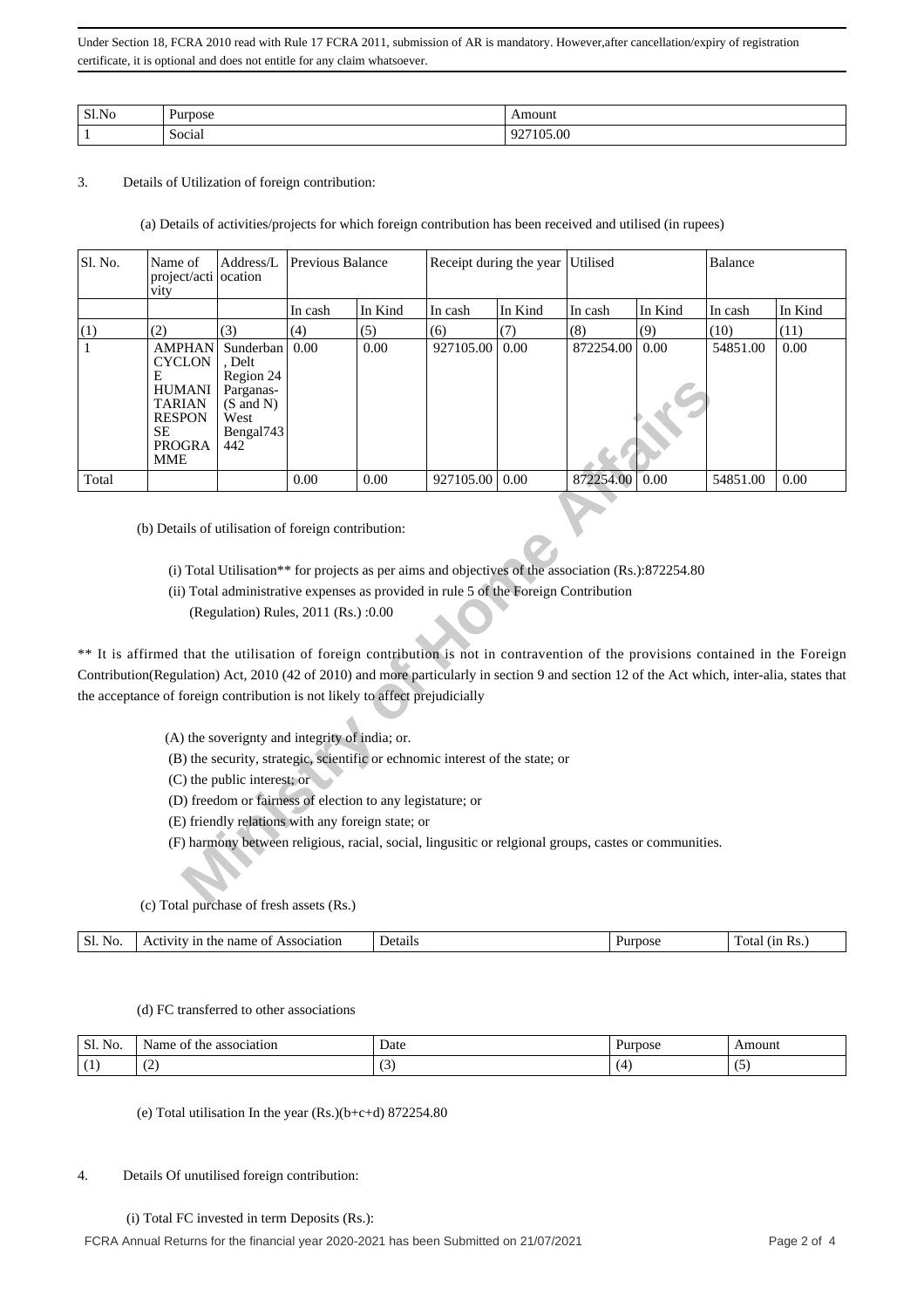| Sl. No. | <b>Details</b>                   | Total( in Rs.) |
|---------|----------------------------------|----------------|
| (i)     | Opening Balance of FD            | 0.00           |
| (ii)    | FD made during the year          | 0.00           |
| (iii)   | Less: realisation of previous FD | 0.00           |
|         | Closing balance of FD            | 0.00           |

(ii) Balance of unutilised foreign contribution, in cash/bank, at the end of the year(Rs):

- (a) Cash in hand: 0.00
- (b) in FC designated bank account: 0.00
- (c) in utilisation bank account(s): 61017.83
- 5. Details of foreigners as Key functionary/working/associated: 0
- 6. Details of Land and Building remained unutilised for more than two year:

| Sl. No. | Location of Land and<br>Building | Year of acquisition | Purpose of acquisition | Reason of unutilisation |
|---------|----------------------------------|---------------------|------------------------|-------------------------|
|         | . <u>. .</u>                     | ູ                   |                        | $\sim$ $\sim$           |

| Sl. No.                       | Location of Land and<br><b>Building</b> |                                                                                  |             | Year of acquisition<br>Purpose of acquisition |                                                                                                                                                |                     | Reason of unutilisation    |  |
|-------------------------------|-----------------------------------------|----------------------------------------------------------------------------------|-------------|-----------------------------------------------|------------------------------------------------------------------------------------------------------------------------------------------------|---------------------|----------------------------|--|
| (1)                           | (2)                                     |                                                                                  | (3)         |                                               | (4)                                                                                                                                            | (5)                 |                            |  |
| (7)                           |                                         |                                                                                  |             |                                               | (a) Details of designated FC bank account for receipt of Foreign Contribution (As on 31st March of the year ending):                           |                     |                            |  |
| Name of the<br>Bank           |                                         | <b>Branch Address</b><br>With pincode)                                           | Phone No.   | E-mail                                        | <b>IFSC</b> Code                                                                                                                               | <b>Account No</b>   | Date of Opening<br>Account |  |
| (1)                           |                                         | (2)                                                                              | (3).        | (4)                                           | (5)                                                                                                                                            | (6)                 | (7)                        |  |
| <b>STATE BANK</b><br>OF INDIA |                                         | 11Sansad Marg,<br>New Delhi 110<br>001, Delhi,<br>Delhi, Delhi                   | 00123374390 | $f_{\rm cra.00691}$ @sbi.c<br>o.in            | SBIN0000691                                                                                                                                    | XXXXXXX1405         | 29/05/2021                 |  |
| Name of the<br>Bank           |                                         | <b>Branch Address</b><br>With pincode)                                           | Phone No.   | E-mail                                        | (b) Details of all utilization bank accounts for utilization of Foregin Contribution (As on 31st March of the year ending)<br><b>IFSC Code</b> | <b>Account No</b>   | Date of Opening<br>Account |  |
| (1)                           |                                         | (2)                                                                              | $(3)$ .     | (4)                                           | (5)                                                                                                                                            | (6)                 | (7)                        |  |
| <b>AXIS BANK</b>              |                                         | Mayur Vihar<br>Phase I, Delhi,<br>Delhi, Delhi,<br>Delhi                         | 18605005555 | statements@axis<br>bank.com                   | UTIB000296                                                                                                                                     | XXXXXXXXX<br>XX2639 | 05/12/2008                 |  |
|                               |                                         |                                                                                  |             | <b>Declaration</b>                            |                                                                                                                                                |                     |                            |  |
|                               |                                         | I hereby declare that the above particulars furnished by me are true and correct |             |                                               |                                                                                                                                                |                     |                            |  |
|                               |                                         |                                                                                  |             |                                               | I also affirm that the receipt of foreign contribution and its utilization have not been violative of any of the provisions of the Foreign     |                     |                            |  |

| Name of the<br>Bank | <b>Branch Address</b><br>With pincode)                   | Phone No.   | E-mail                          | <b>IFSC</b> Code | Account No          | Date of Opening<br><b>Account</b> |
|---------------------|----------------------------------------------------------|-------------|---------------------------------|------------------|---------------------|-----------------------------------|
|                     | (2)                                                      | (3).        | (4)                             | (5)              | (6)                 |                                   |
| <b>AXIS BANK</b>    | Mayur Vihar<br>Phase I. Delhi.<br>Delhi, Delhi,<br>Delhi | 18605005555 | statements $@$ axis<br>bank.com | UTIB000296       | XXXXXXXXX<br>XX2639 | 05/12/2008                        |

### **Declaration**

I also affirm that the receipt of foreign contribution and its utilization have not been violative of any of the provisions of the Foreign Contribution (Regulation) Act, 2010, rules, notifications/ orders issued there under from time to time and the foreign contribution was utilized for the purpose(s) for which the association was granted registration/ prior permission by the Central Governme



SHIVANI BHARDWAJ [Name of the Chief Functionary (Chief Functionary)